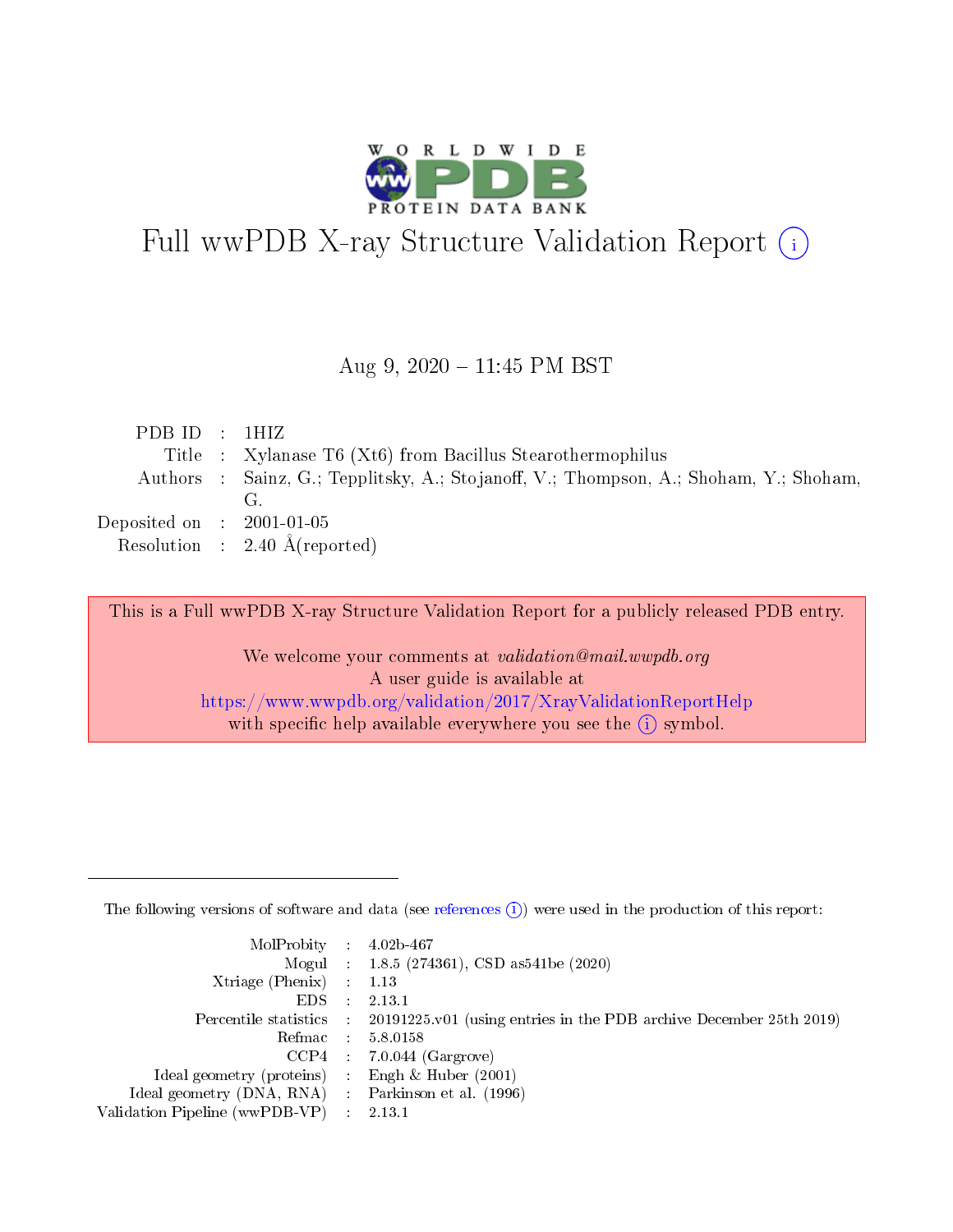# 1 [O](https://www.wwpdb.org/validation/2017/XrayValidationReportHelp#overall_quality)verall quality at a glance  $(i)$

The following experimental techniques were used to determine the structure: X-RAY DIFFRACTION

The reported resolution of this entry is 2.40 Å.

Percentile scores (ranging between 0-100) for global validation metrics of the entry are shown in the following graphic. The table shows the number of entries on which the scores are based.



| Metric                | Whole archive<br>$(\#\mathrm{Entries})$ | Similar resolution<br>$(\#\text{Entries}, \, \text{resolution} \, \, \text{range}(\textup{\AA}))$ |  |  |
|-----------------------|-----------------------------------------|---------------------------------------------------------------------------------------------------|--|--|
| $R_{free}$            | 130704                                  | $3907(2.40-2.40)$                                                                                 |  |  |
| Clashscore            | 141614                                  | $4398(2.40-2.40)$                                                                                 |  |  |
| Ramachandran outliers | 138981                                  | $4318(2.40-2.40)$                                                                                 |  |  |
| Sidechain outliers    | 138945                                  | $4319(2.40-2.40)$                                                                                 |  |  |
| RSRZ outliers         | 127900                                  | $3811(2.40-2.40)$                                                                                 |  |  |

The table below summarises the geometric issues observed across the polymeric chains and their fit to the electron density. The red, orange, yellow and green segments on the lower bar indicate the fraction of residues that contain outliers for  $>=3, 2, 1$  and 0 types of geometric quality criteria respectively. A grey segment represents the fraction of residues that are not modelled. The numeric value for each fraction is indicated below the corresponding segment, with a dot representing fractions <=5% The upper red bar (where present) indicates the fraction of residues that have poor fit to the electron density. The numeric value is given above the bar.

| Mol | ${\bf Chain}$ | Length       | Quality of chain |     |                  |
|-----|---------------|--------------|------------------|-----|------------------|
|     |               |              | $\frac{0}{0}$    |     |                  |
|     |               | 270<br>ບ ເ ວ | 83%              | 15% | $\bullet\bullet$ |

The following table lists non-polymeric compounds, carbohydrate monomers and non-standard residues in protein, DNA, RNA chains that are outliers for geometric or electron-density-fit criteria:

|  |                                                                                               |  |  | Mol   Type   Chain   Res   Chirality   Geometry   Clashes   Electron density |
|--|-----------------------------------------------------------------------------------------------|--|--|------------------------------------------------------------------------------|
|  | $\begin{array}{ c c c c c c c c } \hline 3 & \text{GLC} & \text{A} & 1382 \hline \end{array}$ |  |  |                                                                              |

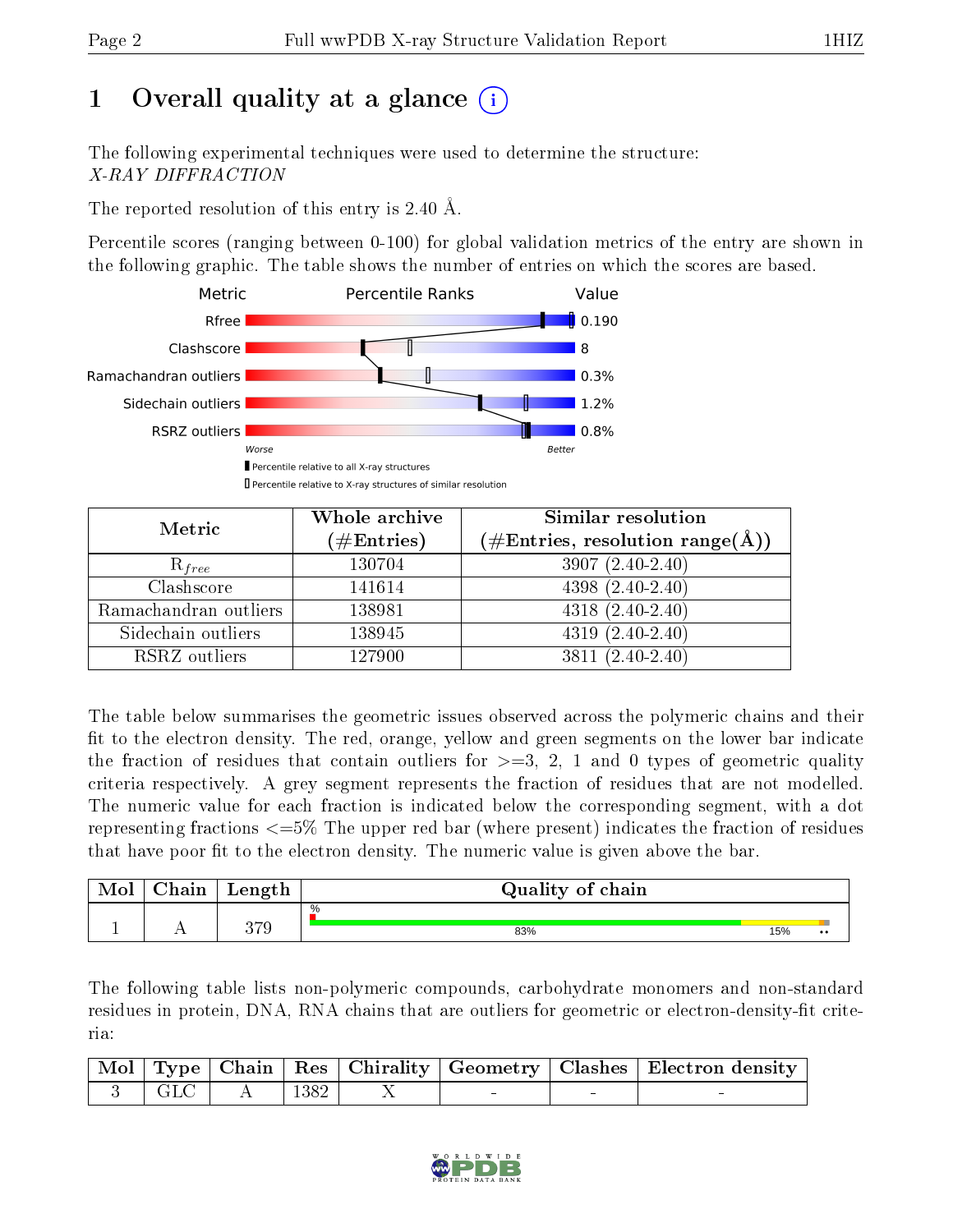# 2 Entry composition (i)

There are 5 unique types of molecules in this entry. The entry contains 3730 atoms, of which 0 are hydrogens and 0 are deuteriums.

In the tables below, the ZeroOcc column contains the number of atoms modelled with zero occupancy, the AltConf column contains the number of residues with at least one atom in alternate conformation and the Trace column contains the number of residues modelled with at most 2 atoms.

• Molecule 1 is a protein called ENDO-1,4-BETA-XYLANASE.

| Mol | $\operatorname{\mathsf{Chain}}$ | Residues | Atoms             |      |     | ZeroOcc | $\mid$ AltConf $\mid$ Trace |  |  |  |
|-----|---------------------------------|----------|-------------------|------|-----|---------|-----------------------------|--|--|--|
|     |                                 | 375      | Total<br>$3071\,$ | 1977 | 522 | 565     |                             |  |  |  |

• Molecule 2 is alpha-D-galactopyranose (three-letter code: GLA) (formula:  $C_6H_{12}O_6$ ).



| Mol | Chain   Residues | Atoms            | $ZeroOcc \mid AltConf$ |  |
|-----|------------------|------------------|------------------------|--|
|     |                  | Total C<br>1 6 1 |                        |  |

• Molecule 3 is alpha-D-glucopyranose (three-letter code: GLC) (formula:  $C_6H_{12}O_6$ ).

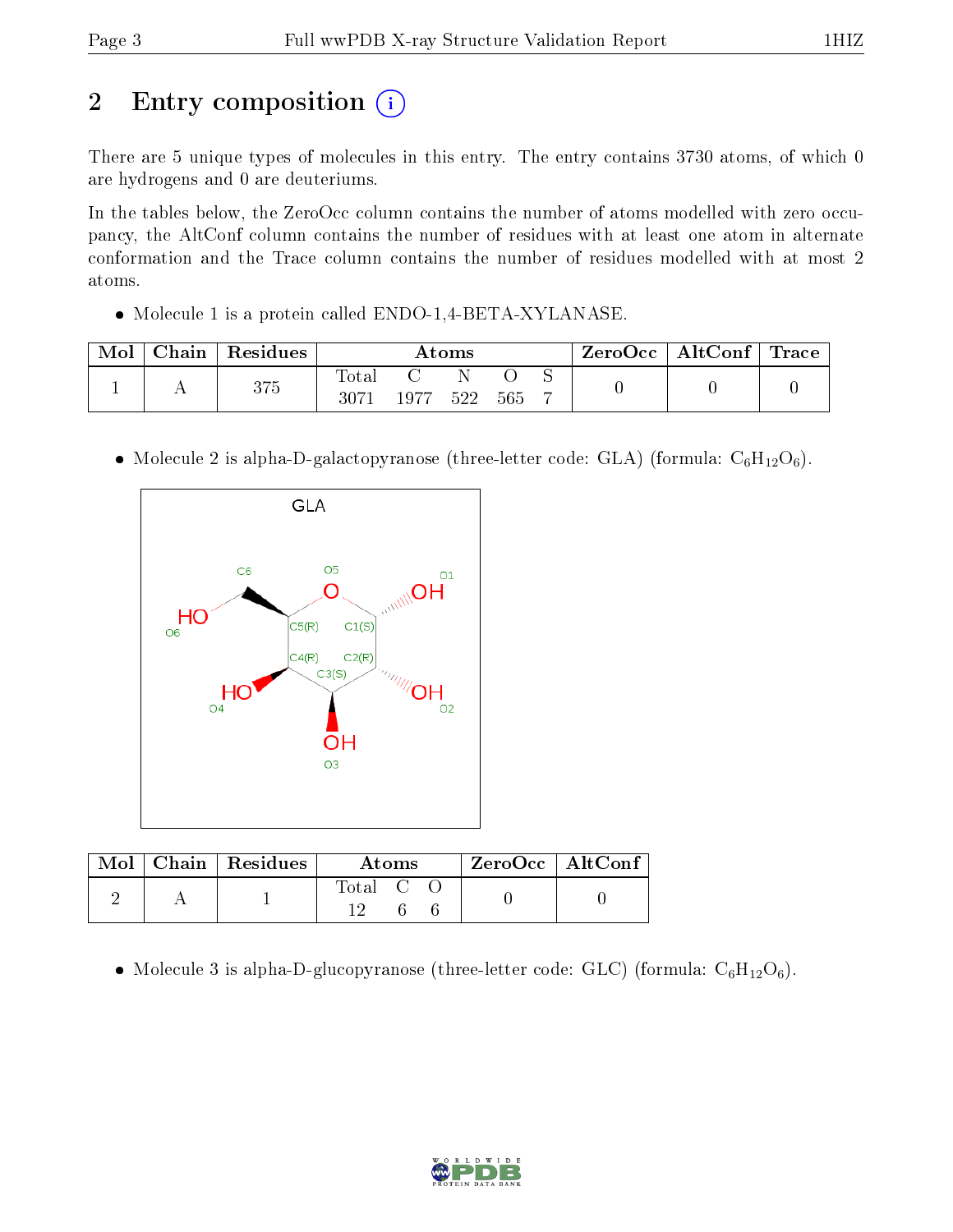

|  | Mol   Chain   Residues | Atoms                                                   | $\rm ZeroOcc$   Alt $\rm Conf$ |
|--|------------------------|---------------------------------------------------------|--------------------------------|
|  |                        | $\begin{bmatrix} \text{Total} & \text{C} \end{bmatrix}$ |                                |

 $\bullet$  Molecule 4 is SULFATE ION (three-letter code: SO4) (formula:  $\mathrm{O}_4\mathrm{S}$ ).



| Mol | $\mid$ Chain $\mid$ Residues | Atoms |  |  | $ZeroOcc$   AltConf |  |
|-----|------------------------------|-------|--|--|---------------------|--|
|     |                              | Total |  |  |                     |  |

 $\bullet\,$  Molecule 5 is water.

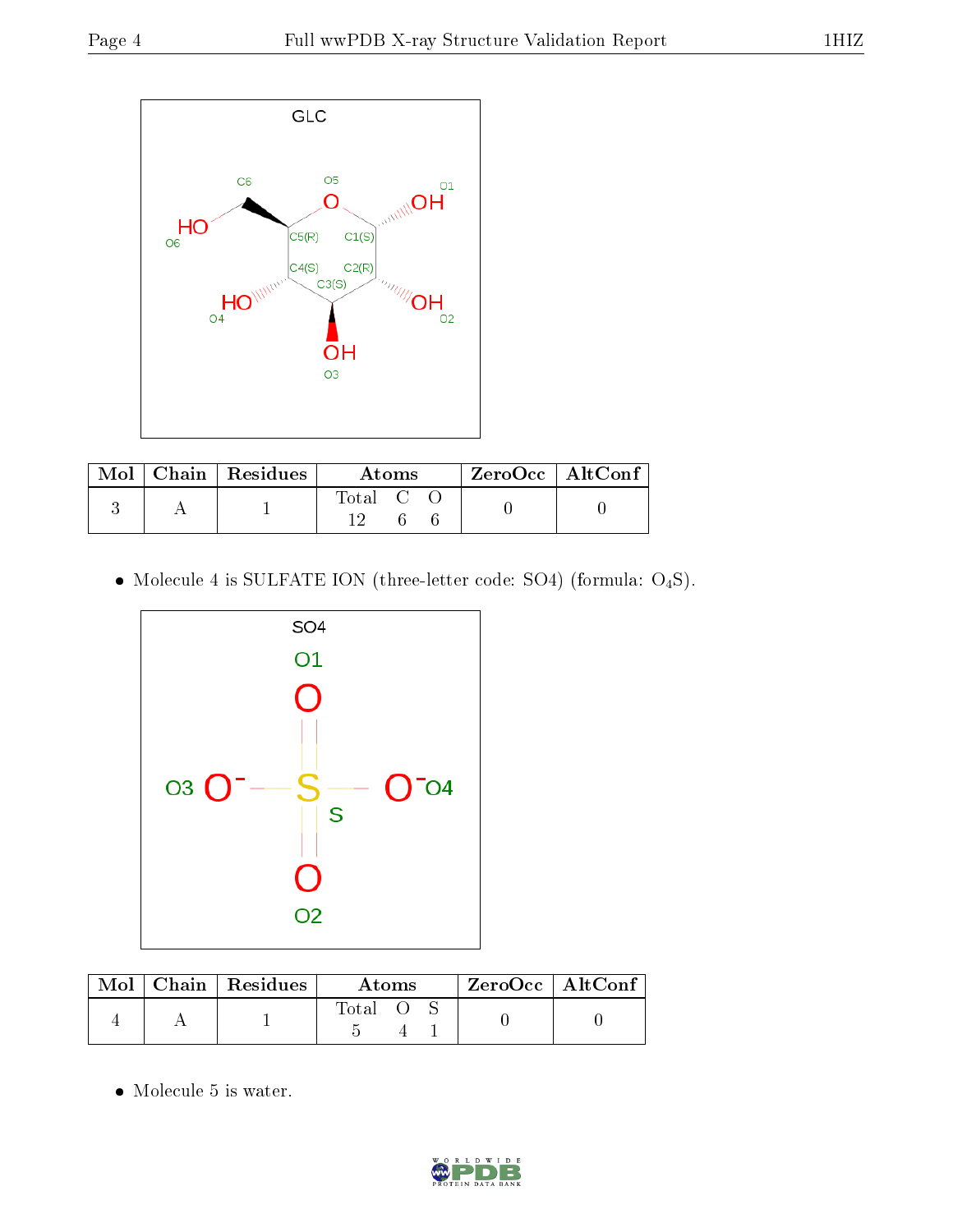|  | $\text{Mol}$   Chain   Residues<br>Atoms |                                   | $ZeroOcc$   AltConf |  |
|--|------------------------------------------|-----------------------------------|---------------------|--|
|  | $_{630}$                                 | $\rm Total$<br>$630\,$<br>$630\,$ |                     |  |

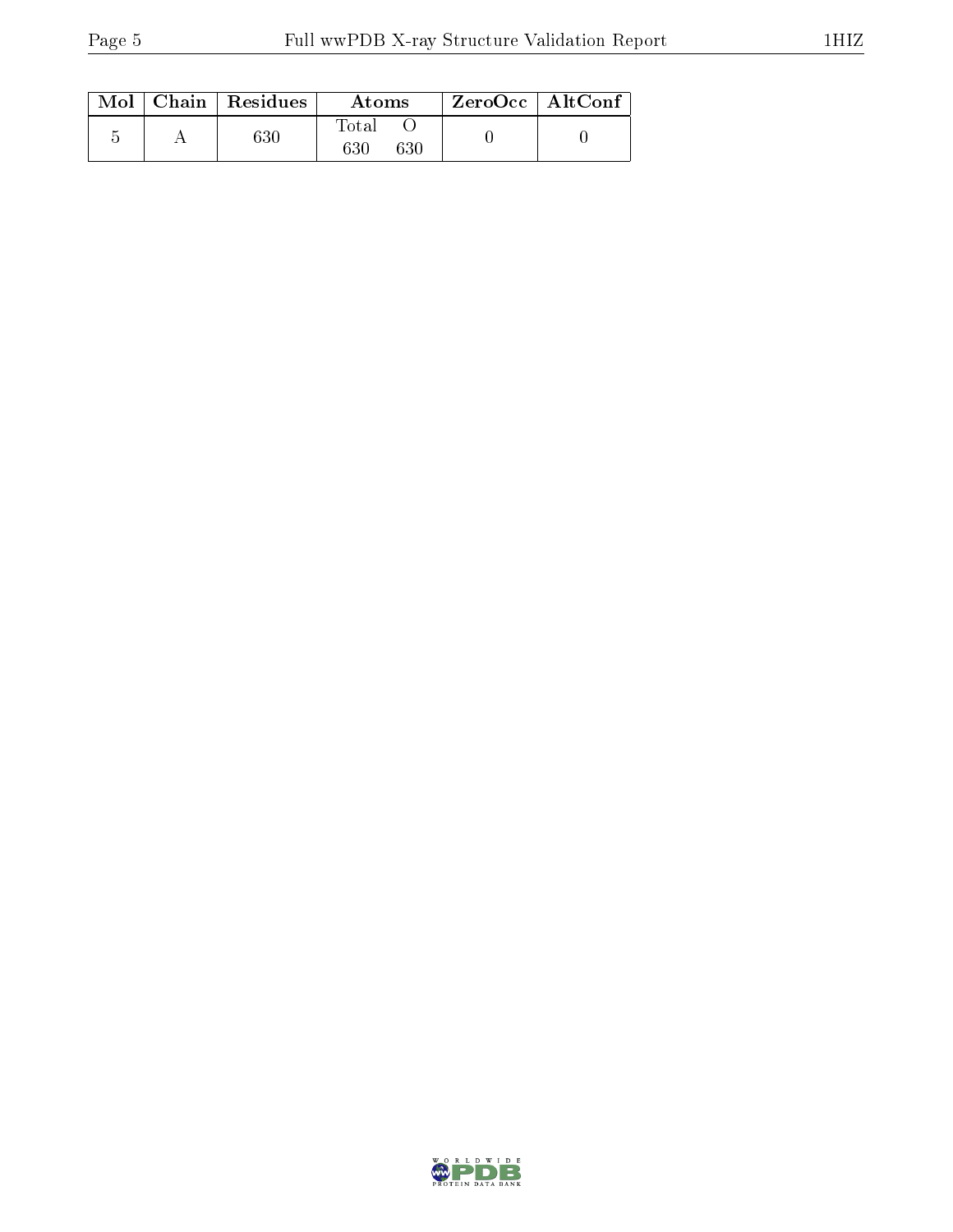# 3 Residue-property plots  $(i)$

These plots are drawn for all protein, RNA, DNA and oligosaccharide chains in the entry. The first graphic for a chain summarises the proportions of the various outlier classes displayed in the second graphic. The second graphic shows the sequence view annotated by issues in geometry and electron density. Residues are color-coded according to the number of geometric quality criteria for which they contain at least one outlier: green  $= 0$ , yellow  $= 1$ , orange  $= 2$  and red  $= 3$  or more. A red dot above a residue indicates a poor fit to the electron density ( $RSRZ > 2$ ). Stretches of 2 or more consecutive residues without any outlier are shown as a green connector. Residues present in the sample, but not in the model, are shown in grey.

• Molecule 1: ENDO-1,4-BETA-XYLANASE



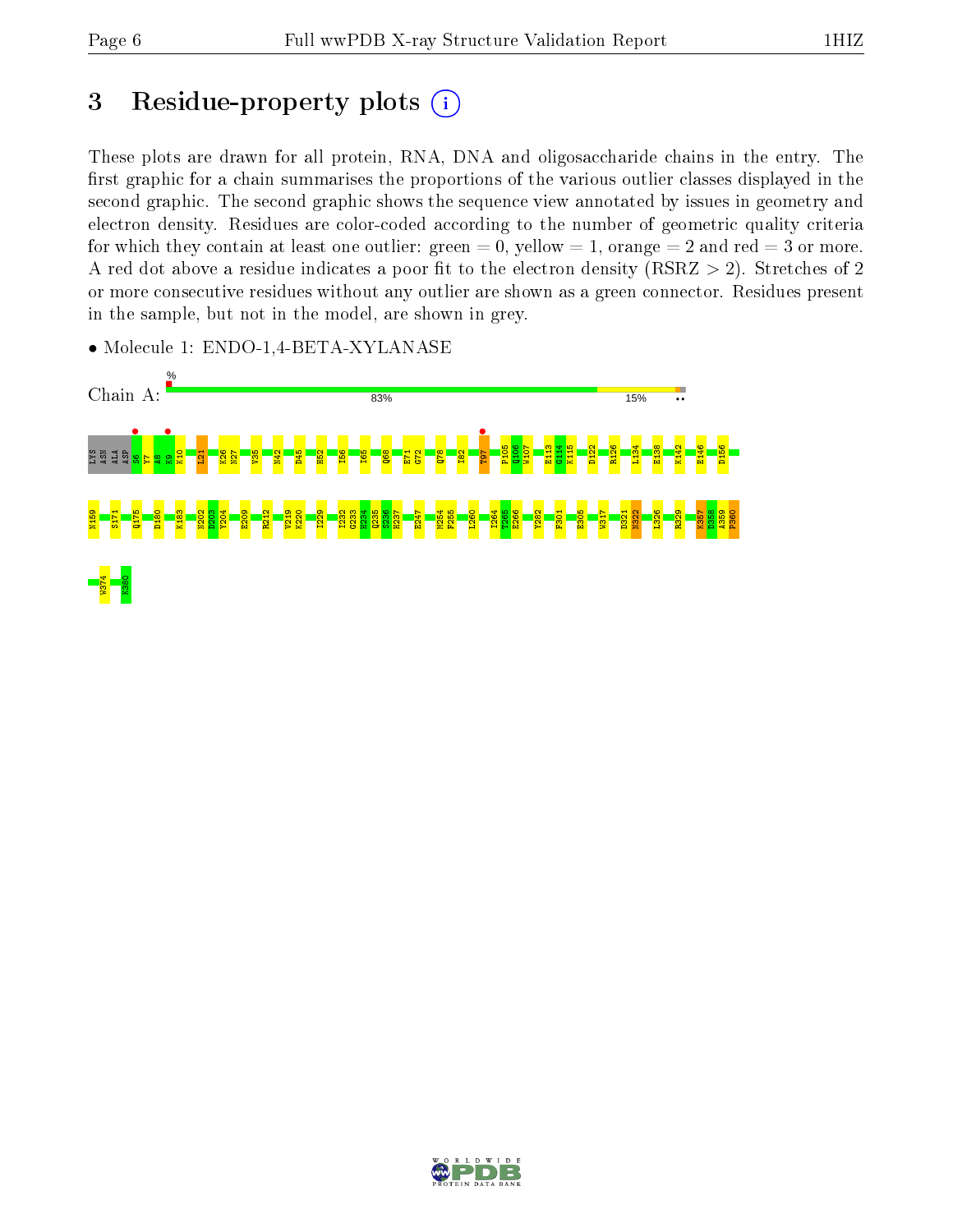# 4 Data and refinement statistics  $(i)$

| Property                                                             | Value                                              | Source     |
|----------------------------------------------------------------------|----------------------------------------------------|------------|
| Space group                                                          | P 32 2 1                                           | Depositor  |
| Cell constants                                                       | 112.87Å<br>112.87Å<br>122.73Å                      |            |
| a, b, c, $\alpha$ , $\beta$ , $\gamma$                               | $90.00^\circ$<br>$90.00^\circ$<br>$120.00^{\circ}$ | Depositor  |
| Resolution $(A)$                                                     | 24.44<br>$-2.40$                                   | Depositor  |
|                                                                      | $24.44 = 2.40$                                     | <b>EDS</b> |
| % Data completeness                                                  | 98.2 (24.44-2.40)                                  | Depositor  |
| (in resolution range)                                                | 98.3 (24.44-2.40)                                  | <b>EDS</b> |
| $\mathrm{R}_{merge}$                                                 | (Not available)                                    | Depositor  |
| $\mathrm{R}_{sym}$                                                   | 0.06                                               | Depositor  |
| $\langle I/\sigma(I) \rangle^{-1}$                                   | 6.35 (at $2.41\text{\AA}$ )                        | Xtriage    |
| Refinement program                                                   | $\overline{\text{CNS} 1.0}$                        | Depositor  |
|                                                                      | $\overline{0.158}$ ,<br>0.188                      | Depositor  |
| $R, R_{free}$                                                        | 0.159<br>0.190<br>$\ddot{\phantom{a}}$             | DCC        |
| $R_{free}$ test set                                                  | 3506 reflections $(9.84\%)$                        | wwPDB-VP   |
| Wilson B-factor $(A^2)$                                              | 28.3                                               | Xtriage    |
| Anisotropy                                                           | 0.617                                              | Xtriage    |
| Bulk solvent $k_{sol}(e/\mathring{A}^3)$ , $B_{sol}(\mathring{A}^2)$ | $0.36$ , $62.5$                                    | <b>EDS</b> |
| $\overline{L-test for}$ twinning <sup>2</sup>                        | $< L >$ = 0.49, $< L2$ = 0.32                      | Xtriage    |
| Estimated twinning fraction                                          | $0.024$ for $-h,-k,l$                              | Xtriage    |
| $F_o, F_c$ correlation                                               | 0.96                                               | <b>EDS</b> |
| Total number of atoms                                                | 3730                                               | wwPDB-VP   |
| Average B, all atoms $(A^2)$                                         | 32.0                                               | wwPDB-VP   |

Xtriage's analysis on translational NCS is as follows: The largest off-origin peak in the Patterson function is  $3.33\%$  of the height of the origin peak. No significant pseudotranslation is detected.

<sup>&</sup>lt;sup>2</sup>Theoretical values of  $\langle |L| \rangle$ ,  $\langle L^2 \rangle$  for acentric reflections are 0.5, 0.333 respectively for untwinned datasets, and 0.375, 0.2 for perfectly twinned datasets.



<span id="page-6-1"></span><span id="page-6-0"></span><sup>1</sup> Intensities estimated from amplitudes.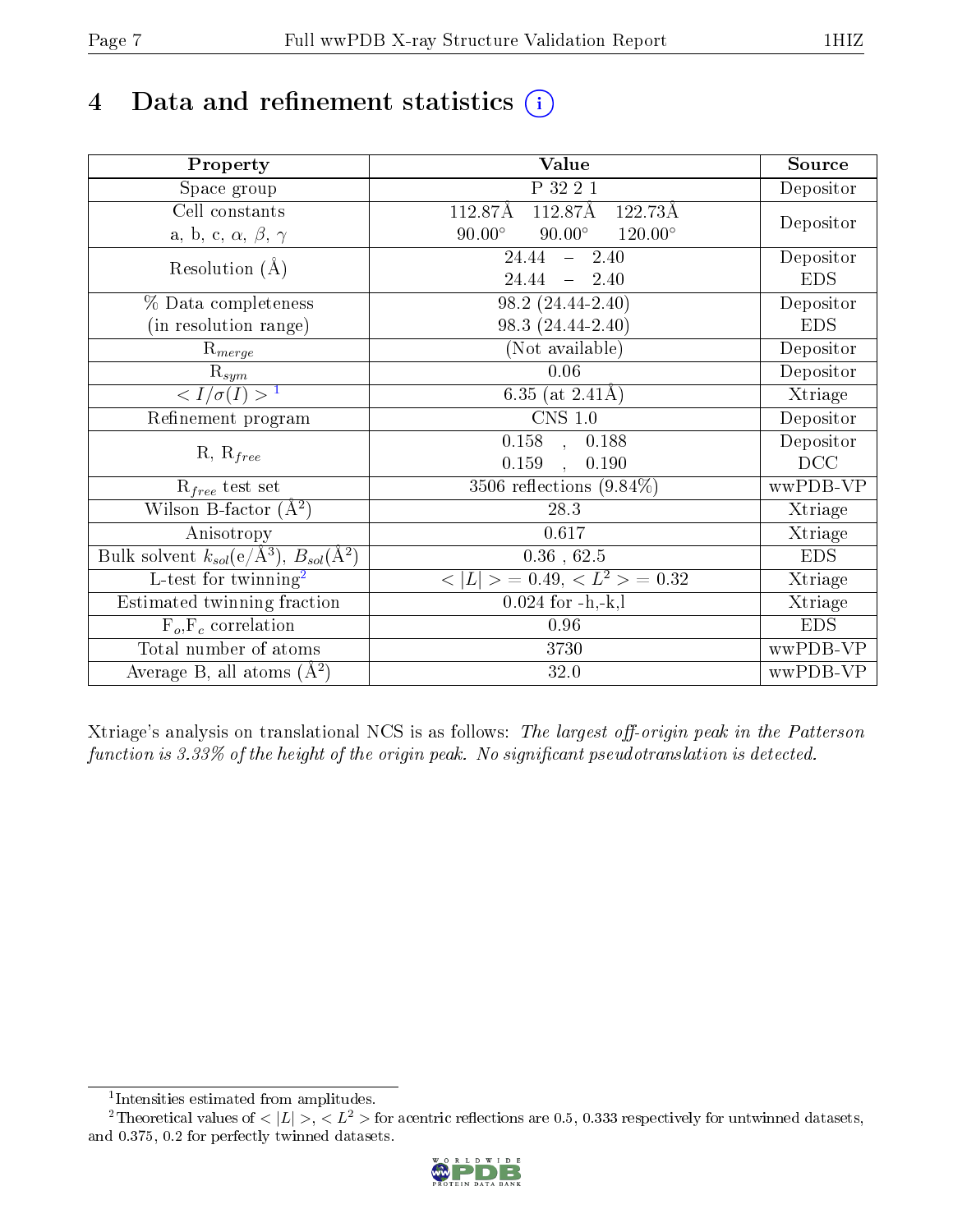# 5 Model quality  $(i)$

# 5.1 Standard geometry (i)

Bond lengths and bond angles in the following residue types are not validated in this section: GLA, GLC, SO4

The Z score for a bond length (or angle) is the number of standard deviations the observed value is removed from the expected value. A bond length (or angle) with  $|Z| > 5$  is considered an outlier worth inspection. RMSZ is the root-mean-square of all Z scores of the bond lengths (or angles).

| $Mol$   Chain |      | Bond lengths         | Bond angles |                    |  |
|---------------|------|----------------------|-------------|--------------------|--|
|               |      | RMSZ $ #Z  > 5$ RMSZ |             | $\# Z  > 5$        |  |
|               | 0.34 | 0/3154               | 0.59        | $1/4274$ $(0.0\%)$ |  |

There are no bond length outliers.

All (1) bond angle outliers are listed below:

|  |  |                             | $\mid$ Mol $\mid$ Chain $\mid$ Res $\mid$ Type $\mid$ Atoms $\mid$ Z $\mid$ Observed( <sup>o</sup> ) $\mid$ Ideal( <sup>o</sup> ) |        |
|--|--|-----------------------------|-----------------------------------------------------------------------------------------------------------------------------------|--------|
|  |  | $360$   PRO   N-CA-C   5.45 | 126.27                                                                                                                            | 112.10 |

There are no chirality outliers.

There are no planarity outliers.

### $5.2$  Too-close contacts  $(i)$

In the following table, the Non-H and H(model) columns list the number of non-hydrogen atoms and hydrogen atoms in the chain respectively. The H(added) column lists the number of hydrogen atoms added and optimized by MolProbity. The Clashes column lists the number of clashes within the asymmetric unit, whereas Symm-Clashes lists symmetry related clashes.

|  |      | Mol   Chain   Non-H   H(model)   H(added) |      |    | $\mid$ Clashes $\mid$ Symm-Clashes |
|--|------|-------------------------------------------|------|----|------------------------------------|
|  | 3071 |                                           | 3015 | 50 |                                    |
|  |      |                                           | 19   |    |                                    |
|  | 1 ດ  |                                           | 1 ດ  |    |                                    |
|  |      |                                           |      |    |                                    |
|  | 630  |                                           |      |    |                                    |
|  | 3730 |                                           | 3039 | 50 |                                    |

The all-atom clashscore is defined as the number of clashes found per 1000 atoms (including hydrogen atoms). The all-atom clashscore for this structure is 8.

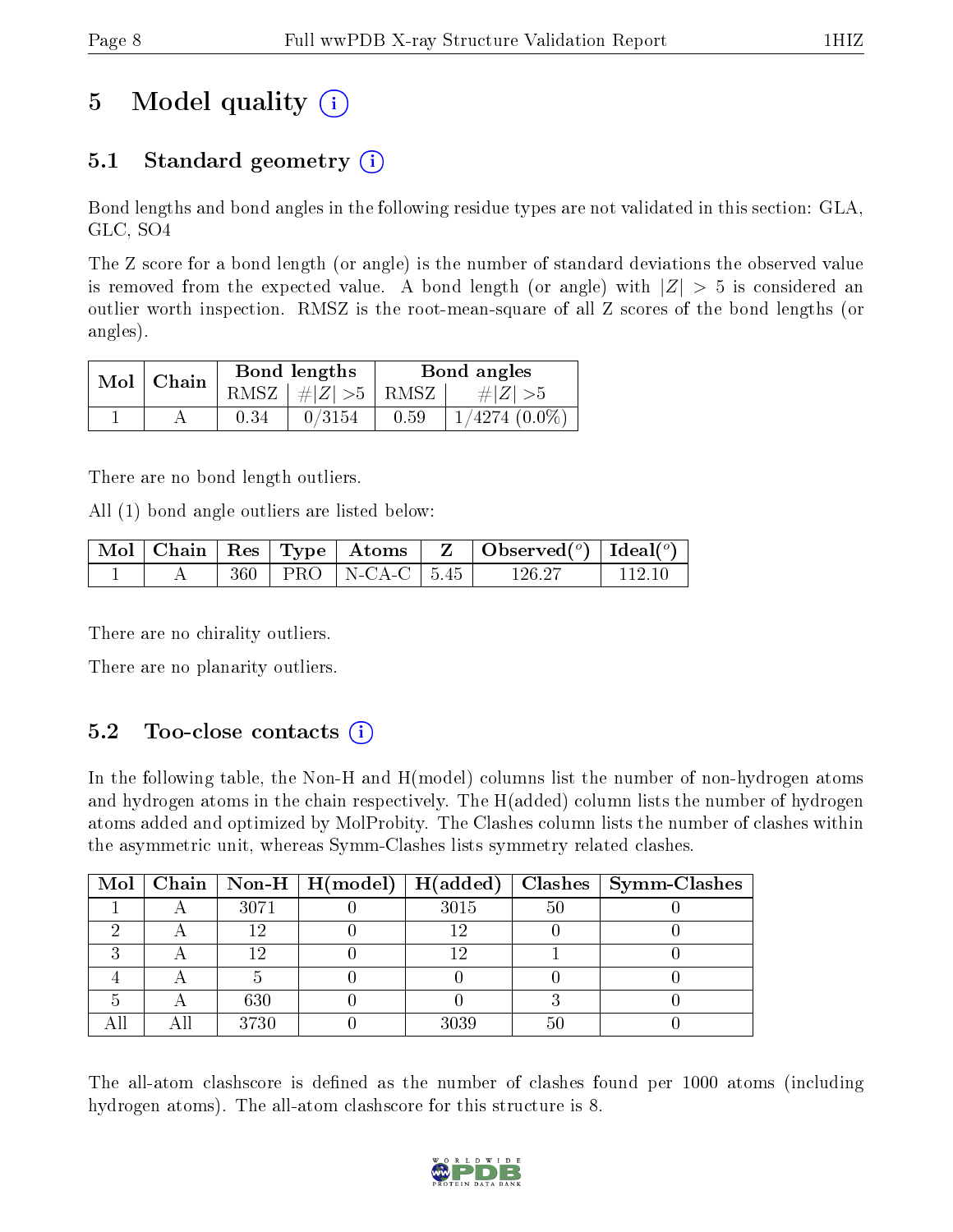|                            |                                 | Interatomic    | Clash         |
|----------------------------|---------------------------------|----------------|---------------|
| Atom-1                     | Atom-2                          | distance $(A)$ | overlap $(A)$ |
| 1: A:68: GLN: HE21         | 1: A:72: GLY:H                  | 1.18           | 0.92          |
| 1:A:322:ASN:H              | 1: A:322: ASN:HD22              | 1.19           | 0.90          |
| 1:A:219:VAL:HG23           | 1:A:229:ILE:HD13                | 1.59           | 0.84          |
| 1:A:326:LEU:HD12           | $1: A:360: PRO: \overline{HG3}$ | 1.61           | 0.82          |
| 1:A:97:THR:HA              | 1: A: 156: ASP:O                | 1.84           | 0.78          |
| 1: A:68: GLN:NE2           | 1: A:72: GLY: H                 | 1.87           | 0.73          |
| 1:A:322:ASN:N              | 1:A:322:ASN:HD22                | 1.85           | 0.69          |
| 1: A: 42: ASN: HD22        | 1:A:45:ASP:H                    | 1.40           | 0.68          |
| 1: A:209: GLU:OE2          | 1:A:212:ARG:HD2                 | 2.03           | 0.58          |
| 1: A: 357: LYS: HG2        | 5:A:2599:HOH:O                  | 2.03           | 0.58          |
| 1:A:35:VAL:HG21            | 1:A:56:ILE:HD11                 | 1.87           | 0.57          |
| 1:A:204:TYR:HB3            | 1: A:235: GLN: NE2              | 2.21           | 0.56          |
| 1:A:180:ASP:OD1            | 1: A: 183: LYS: HE2             | 2.04           | 0.56          |
| 1:A:7:TYR:HA               | 1: A:10: LYS: HG3               | 1.86           | 0.56          |
| 1: A: 159: ASN: HD22       | 1:A:202:ASN:HB3                 | 1.71           | 0.56          |
| 1:A:78:GLN:HG3             | 5:A:2195:HOH:O                  | 2.05           | 0.56          |
| 1: A:26: LYS:O             | 1:A:27:ASN:HB2                  | 2.06           | 0.55          |
| 1:A:322:ASN:H              | 1:A:322:ASN:ND2                 | 1.96           | 0.54          |
| 1: A:282:TYR:CE1           | 1:A:359:ALA:HB2                 | 2.42           | 0.54          |
| 1: A:68: GLN: HE21         | 1:A:72:GLY:N                    | 1.98           | 0.53          |
| 1: A:35: VAL:HG23          | 1:A:82:ILE:HD12                 | 1.91           | 0.52          |
| 1:A:301:PHE:O              | 1:A:305:GLU:HG3                 | 2.10           | 0.51          |
| 1:A:247:GLU:HA             | 1:A:247:GLU:OE1                 | 2.11           | 0.51          |
| 1:A:142:LYS:O              | 1: A:146: GLU:HG3               | 2.11           | 0.49          |
| 1: A:220: LYS: HE3         | 5:A:2421:HOH:O                  | 2.12           | 0.49          |
| $1:$ A:159:ASN:ND2         | 1:A:202:ASN:HB3                 | 2.28           | 0.48          |
| 1:A:134:LEU:O              | 1:A:138:GLU:HG3                 | 2.14           | 0.48          |
| 1:A:113:GLU:OE2            | 1:A:115:LYS:HE3                 | 2.14           | 0.48          |
| $1:A:122:A\overline{SP:O}$ | 1: A:126: ARG: HG3              | 2.14           | 0.48          |
| 1: A:97:THR:OG1            | 1: A: 159: ASN: HB2             | 2.14           | 0.48          |
| 1:A:321:ASP:OD2            | 1:A:359:ALA:HB1                 | 2.15           | 0.47          |
| 1: A: 322: ASN: ND2        | 1:A:322:ASN:N                   | 2.58           | 0.45          |
| 1:A:235:GLN:HE21           | 1: A:237: HIS: CD2              | 2.35           | 0.45          |
| 1: A:266: GLU:HG2          | 1: A:317:TRP:CE3                | 2.52           | 0.45          |
| 1: A: 7: TYR: HB2          | 1:A:374:TRP:CB                  | 2.47           | 0.45          |
| 1:A:329:ARG:HH12           | 3:A:1382:GLC:H61                | 1.82           | 0.44          |
| 1: A:71: GLU:HB2           | 1:A:107:TRP:CE3                 | 2.52           | 0.44          |
| 1:A:171:SER:O              | 1: A:175: GLN: HG3              | 2.18           | 0.43          |
| 1: A:65:ILE: HA            | 1:A:105:PRO:H <sub>G3</sub>     | 2.01           | 0.43          |
| 1:A:10:LYS:HB2             | 1: A:374:TRP:CD1                | 2.53           | 0.43          |

All (50) close contacts within the same asymmetric unit are listed below, sorted by their clash magnitude.

Continued on next page...

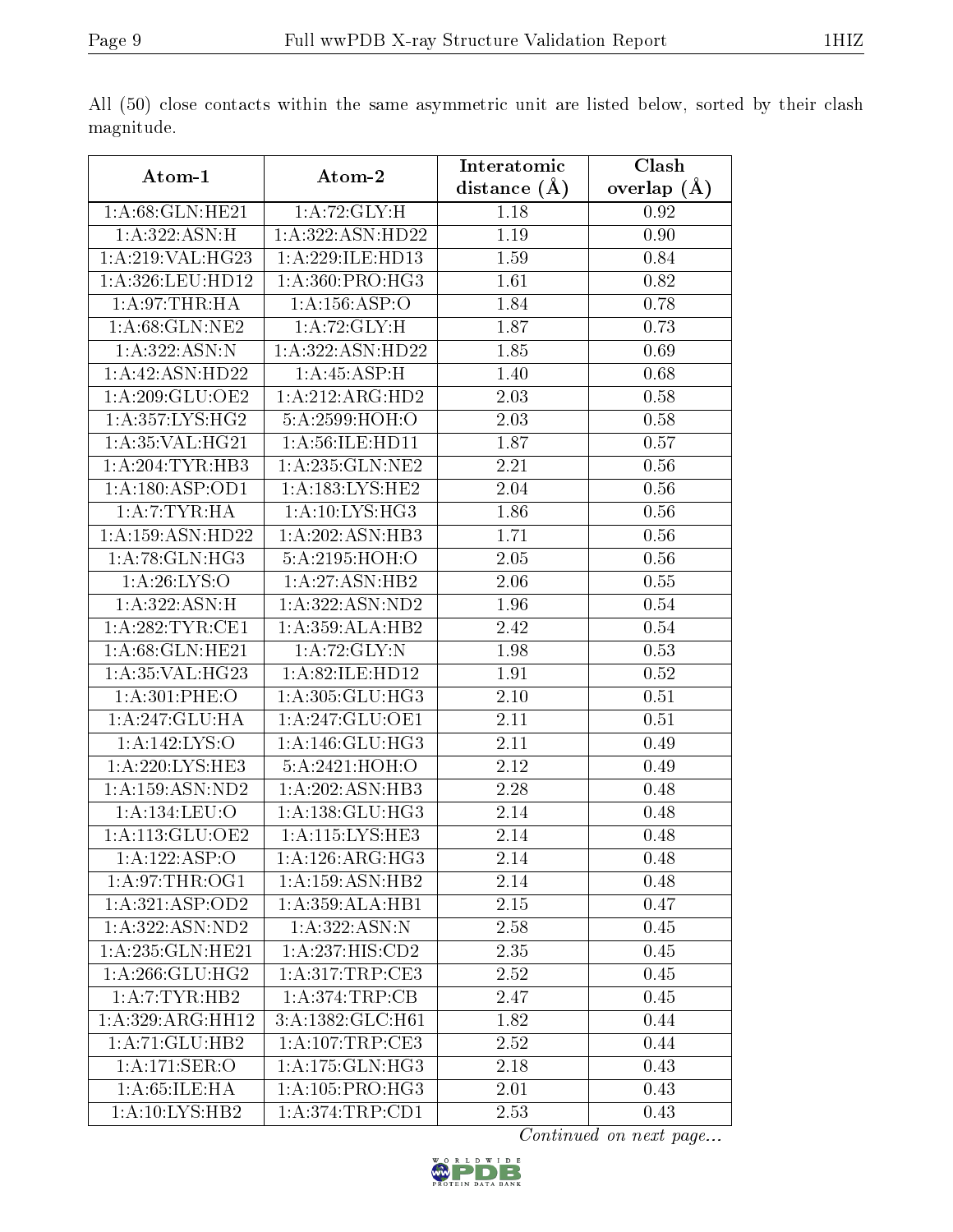| Atom-1               | Atom-2              | Interatomic<br>distance $(A)$ | Clash<br>overlap $(A)$ |
|----------------------|---------------------|-------------------------------|------------------------|
| 1: A:97:THR:H        | 1:A:156:ASP:HB2     | 1.84                          | 0.42                   |
| 1: A: 232: ILE: HG13 | 1:A:255:PHE:CD1     | 2.55                          | 0.42                   |
| 1:A:219:VAL:HG21     | 1: A:260:LEU:HD11   | 2.02                          | 0.42                   |
| 1:A:219:VAL:CG2      | 1: A:229: ILE: HD13 | 2.39                          | 0.42                   |
| 1: A:235: GLN: HE21  | 1:A:237:HIS:HD2     | 1.66                          | 0.41                   |
| 1:A:42:ASN:HB3       | 1:A:45:ASP:HB2      | 2.01                          | 0.41                   |
| 1:A:212:ARG:HD3      | 1: A:254:MET:CE     | 2.51                          | 0.41                   |
| 1: A:202: ASN:HD22   | 1:A:233:GLY:HA3     | 1.86                          | 0.41                   |
| 1: A:359: ALA:N      | 1: A:360: PRO:CD    | 2.84                          | 0.41                   |
| 1:A:21:LEU:HB2       | 1:A:52:HIS:HB3      | 2.03                          | 0.40                   |

Continued from previous page...

There are no symmetry-related clashes.

### 5.3 Torsion angles (i)

### 5.3.1 Protein backbone  $(i)$

In the following table, the Percentiles column shows the percent Ramachandran outliers of the chain as a percentile score with respect to all X-ray entries followed by that with respect to entries of similar resolution.

The Analysed column shows the number of residues for which the backbone conformation was analysed, and the total number of residues.

| $\mid$ Mol $\mid$ Chain $\mid$ | Analysed   Favoured   Allowed   Outliers   Percentiles                         |  |  |  |
|--------------------------------|--------------------------------------------------------------------------------|--|--|--|
|                                | $\mid$ 373/379 (98%) $\mid$ 364 (98%) $\mid$ 8 (2%) $\mid$ 1 (0%) $\mid$ 41 55 |  |  |  |

All (1) Ramachandran outliers are listed below:

| Chain | Res | ъe |
|-------|-----|----|
|       |     |    |

### 5.3.2 Protein sidechains  $(i)$

In the following table, the Percentiles column shows the percent sidechain outliers of the chain as a percentile score with respect to all X-ray entries followed by that with respect to entries of similar resolution.

The Analysed column shows the number of residues for which the sidechain conformation was analysed, and the total number of residues.

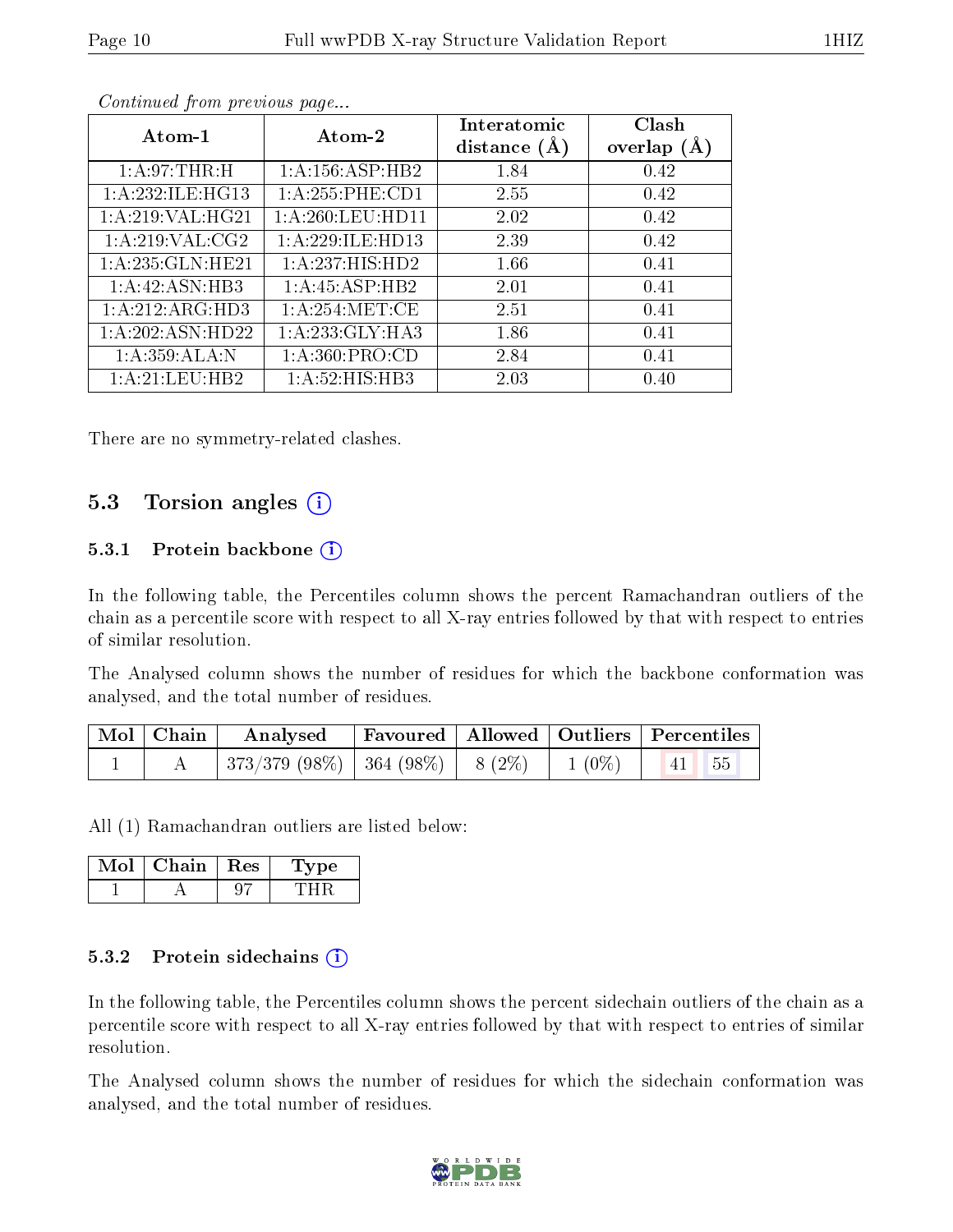| Mol   Chain | Analysed                   |          | Rotameric   Outliers   Percentiles |  |  |
|-------------|----------------------------|----------|------------------------------------|--|--|
|             | $325/329(99\%)$ 321 (99\%) | $4(1\%)$ | 71 85                              |  |  |

All (4) residues with a non-rotameric sidechain are listed below:

| Mol | Chain | Res | <b>Type</b> |
|-----|-------|-----|-------------|
|     |       | 21  | LEU         |
|     |       | 264 | ILE         |
|     |       | 322 | <b>ASN</b>  |
|     |       | 357 | LYS         |

Some sidechains can be flipped to improve hydrogen bonding and reduce clashes. All (13) such sidechains are listed below:

| Mol          | Chain          | Res | Type       |
|--------------|----------------|-----|------------|
| 1            | A              | 42  | <b>ASN</b> |
| $\mathbf{1}$ | A              | 68  | <b>GLN</b> |
| 1            | А              | 75  | <b>ASN</b> |
| $\mathbf 1$  | $\overline{A}$ | 119 | ASN        |
| $\mathbf{1}$ | $\overline{A}$ | 131 | <b>GLN</b> |
| 1            | А              | 159 | ASN        |
| 1            | $\overline{A}$ | 170 | <b>ASN</b> |
| $\mathbf{1}$ | $\overline{A}$ | 175 | <b>GLN</b> |
| $\mathbf 1$  | А              | 187 | <b>GLN</b> |
| 1            | $\overline{A}$ | 202 | ASN        |
| 1            | $\mathbf{A}$   | 205 | <b>ASN</b> |
| 1            | А              | 235 | <b>GLN</b> |
|              | Δ              | 322 | <b>ASN</b> |

#### 5.3.3 RNA (1)

There are no RNA molecules in this entry.

### 5.4 Non-standard residues in protein, DNA, RNA chains (i)

There are no non-standard protein/DNA/RNA residues in this entry.

### 5.5 Carbohydrates (i)

There are no monosaccharides in this entry.

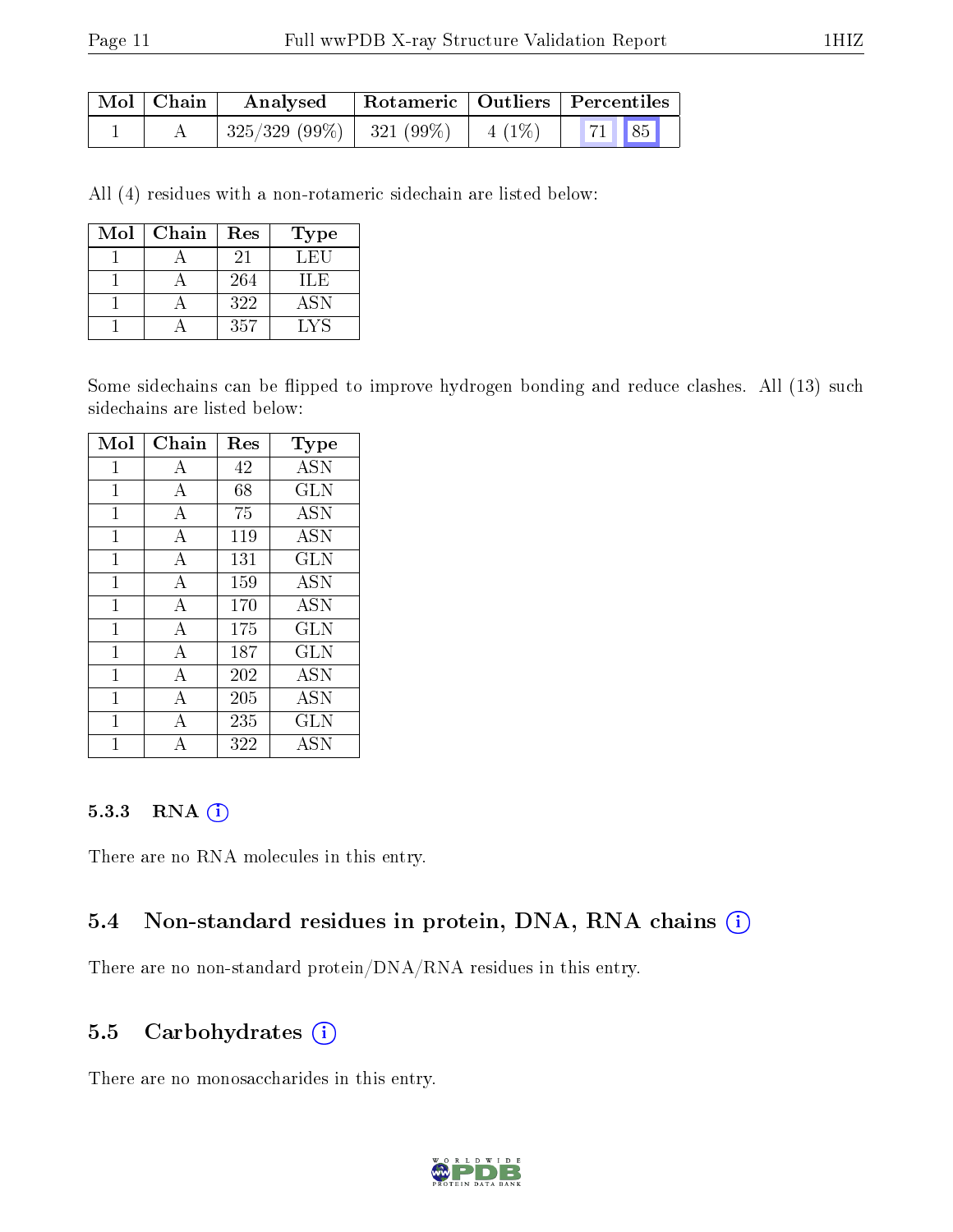# 5.6 Ligand geometry (i)

3 ligands are modelled in this entry.

In the following table, the Counts columns list the number of bonds (or angles) for which Mogul statistics could be retrieved, the number of bonds (or angles) that are observed in the model and the number of bonds (or angles) that are dened in the Chemical Component Dictionary. The Link column lists molecule types, if any, to which the group is linked. The Z score for a bond length (or angle) is the number of standard deviations the observed value is removed from the expected value. A bond length (or angle) with  $|Z| > 2$  is considered an outlier worth inspection. RMSZ is the root-mean-square of all Z scores of the bond lengths (or angles).

| Mol<br>Type |                   | Chain |      | Res                      |            |      | Link        | Bond lengths |      |             | Bond angles |  |  |
|-------------|-------------------|-------|------|--------------------------|------------|------|-------------|--------------|------|-------------|-------------|--|--|
|             |                   |       |      |                          | Counts     | RMSZ | # $ Z  > 2$ | Counts       | RMSZ | # $ Z  > 2$ |             |  |  |
| ച<br>↩      | $_{\rm GLA}$      | А     | 1381 | $\blacksquare$           | 12, 12, 12 | 1.18 | (2 (16%)    | 17, 17, 17   | 1.09 | (5%)        |             |  |  |
|             | SO <sub>4</sub>   |       | 1383 | $\overline{\phantom{0}}$ | 4.4.4      | 0.25 |             | 6,6,6        | 0.06 |             |             |  |  |
| ച<br>k)     | $_{\mathrm{GLC}}$ | А     | 1382 | $\equiv$                 | 12, 12, 12 | 1.26 | $2(16\%)$   | 17, 17, 17   | 1.10 | $(5\%)$     |             |  |  |

In the following table, the Chirals column lists the number of chiral outliers, the number of chiral centers analysed, the number of these observed in the model and the number defined in the Chemical Component Dictionary. Similar counts are reported in the Torsion and Rings columns. '-' means no outliers of that kind were identified.

|     |      |        | $\text{Mol}$   Type   Chain   Res   Link   Chirals | Torsions                            | Rings |
|-----|------|--------|----------------------------------------------------|-------------------------------------|-------|
| GLA | 1381 | $\sim$ |                                                    | $2/2/22/22$   0/1/1/1               |       |
| GLC | 1382 |        |                                                    | $1/1/5/5$   $2/2/22/22$   $0/1/1/1$ |       |

| Mol | Chain |      |            | Res   Type   Atoms |      | $Z \mid Observed(A)$ | Ideal(A) |
|-----|-------|------|------------|--------------------|------|----------------------|----------|
|     |       | 1382 | GLC        | C4-C3              | 2.40 | 1.58                 | l.52     |
|     |       | 1381 | GLA        | $C4-C3$            | 2.34 | 1.58                 | $1.52\,$ |
|     |       | 1382 | <b>GLC</b> | $O5-C1$            | 2.21 | 1.48                 |          |
|     |       | 1381 |            | O4-C4              | 2.04 | 1.47                 |          |

All (4) bond length outliers are listed below:

All (2) bond angle outliers are listed below:

|  |  | $\mid$ Mol $\mid$ Chain $\mid$ Res $\mid$ Type $\mid$ Atoms | $Z \parallel$ Observed( <sup>o</sup> )   Ideal( <sup>o</sup> ) |        |
|--|--|-------------------------------------------------------------|----------------------------------------------------------------|--------|
|  |  | $1382$   GLC   O6-C6-C5   2.89                              | 121.22                                                         | 111 29 |
|  |  | $1381$   GLA   O6-C6-C5   2.51                              | 119.92                                                         | 111 29 |

All (1) chirality outliers are listed below:

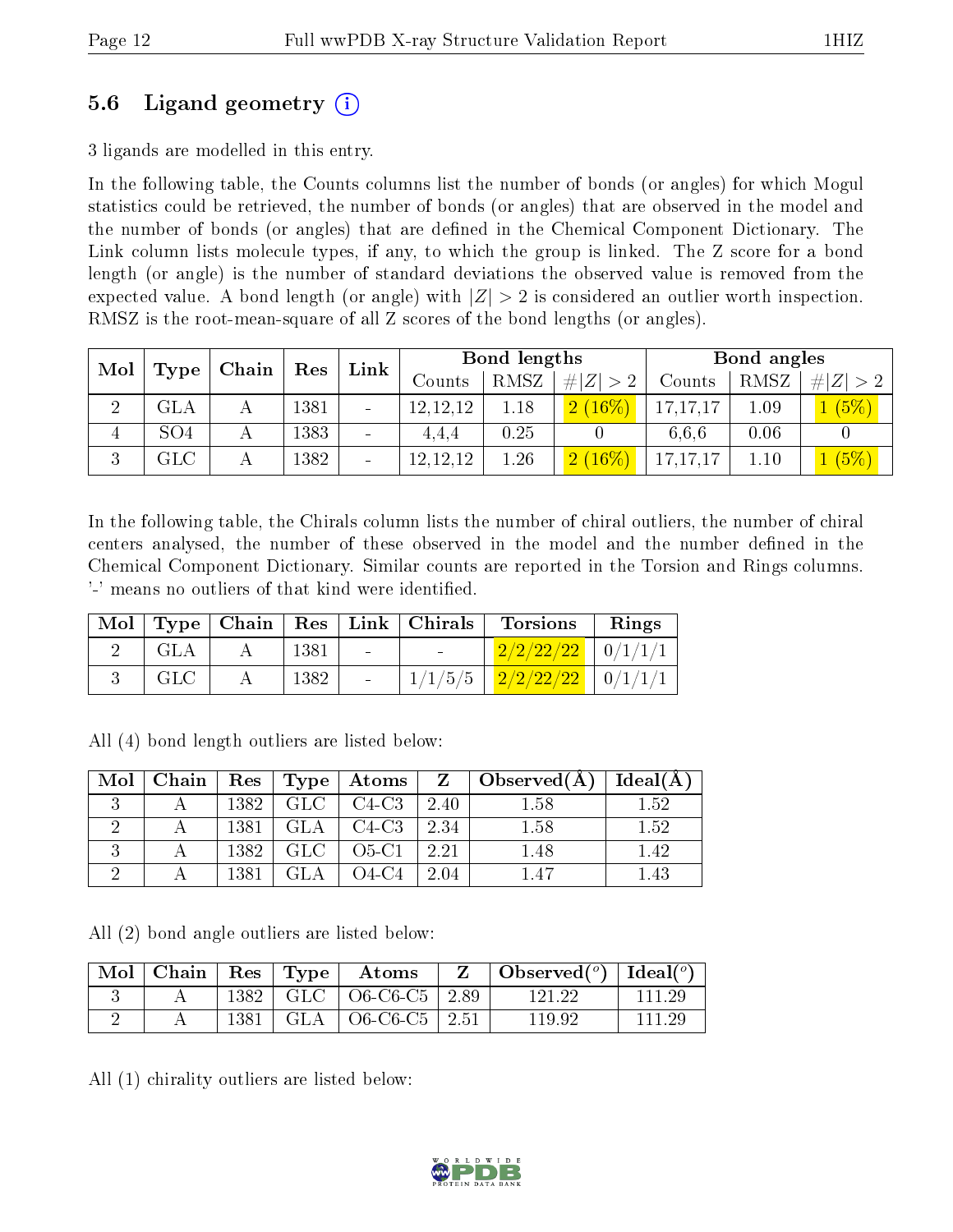| Mol   Chain   Res   Type   Atom |     |       |  |
|---------------------------------|-----|-------|--|
|                                 | 382 | - GLC |  |

All (4) torsion outliers are listed below:

|               | $Mol$   Chain | Res  | Type   | Atoms       |
|---------------|---------------|------|--------|-------------|
|               |               | 1382 | GLC.   | O5-C5-C6-O6 |
| $\mathcal{R}$ |               | 1382 | -GLC - | C4-C5-C6-O6 |
| $\Omega$      |               | 1381 | GLA.   | O5-C5-C6-O6 |
| $\Omega$      |               | 1381 | GLA –  | C4-C5-C6-O6 |

There are no ring outliers.

1 monomer is involved in 1 short contact:

|  |                  | Mol   Chain   Res   Type   Clashes   Symm-Clashes |
|--|------------------|---------------------------------------------------|
|  | $1382 \perp GLC$ |                                                   |

# 5.7 [O](https://www.wwpdb.org/validation/2017/XrayValidationReportHelp#nonstandard_residues_and_ligands)ther polymers (i)

There are no such residues in this entry.

# 5.8 Polymer linkage issues (i)

There are no chain breaks in this entry.

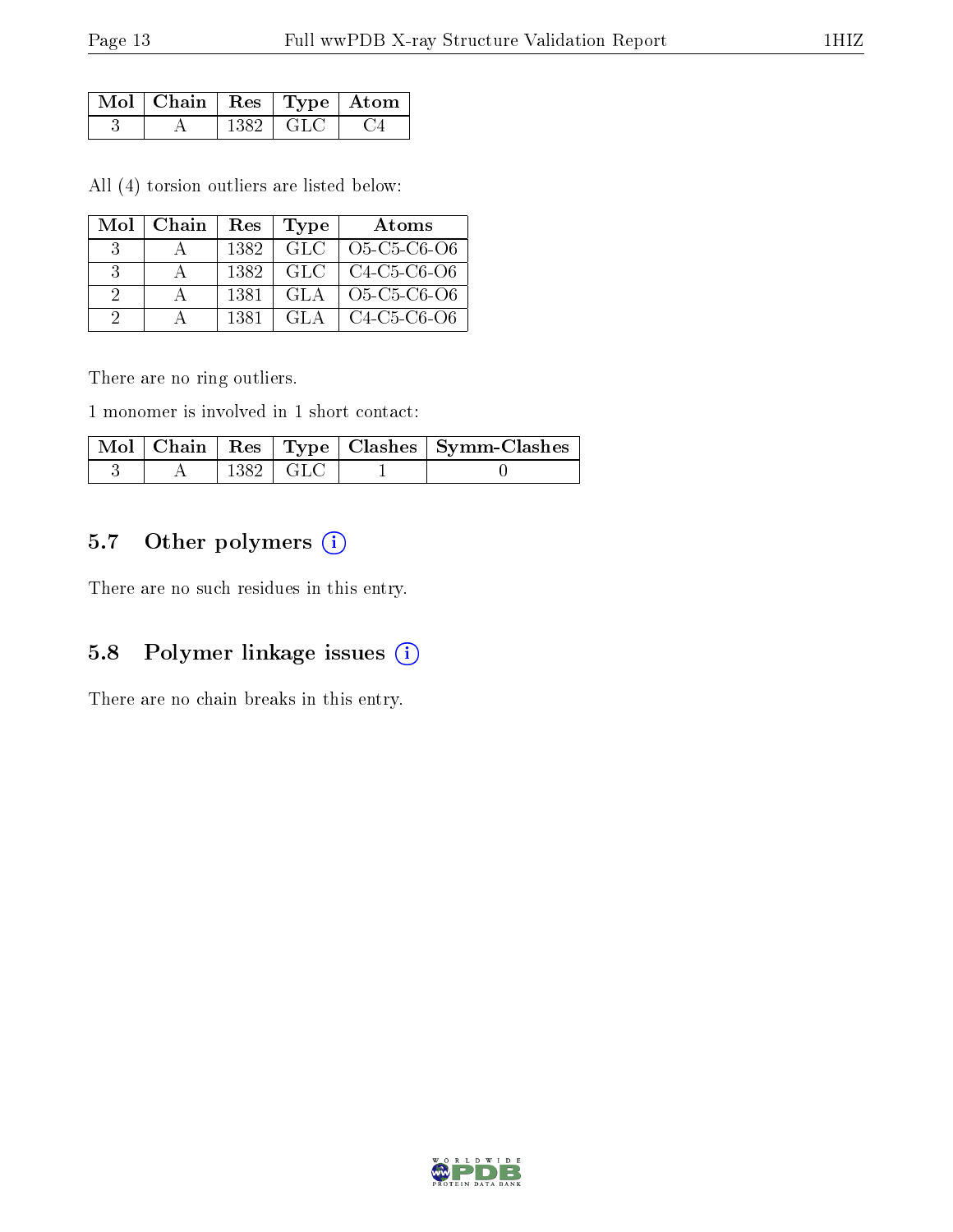# 6 Fit of model and data  $\left( \cdot \right)$

# 6.1 Protein, DNA and RNA chains (i)

In the following table, the column labelled  $#RSRZ>2'$  contains the number (and percentage) of RSRZ outliers, followed by percent RSRZ outliers for the chain as percentile scores relative to all X-ray entries and entries of similar resolution. The OWAB column contains the minimum, median,  $95<sup>th</sup>$  percentile and maximum values of the occupancy-weighted average B-factor per residue. The column labelled  $Q< 0.9$  lists the number of (and percentage) of residues with an average occupancy less than 0.9.

| Mol   Chain | $\mid$ Analysed $\mid$ <rsrz> <math>\mid</math></rsrz> |         | $\rm \#RSRZ{>}2$ |  | $\vert$ OWAB(Å <sup>2</sup> ) $\vert$ Q<0.9 $\vert$            |  |
|-------------|--------------------------------------------------------|---------|------------------|--|----------------------------------------------------------------|--|
|             | $\pm$ 375/379 (98%) $\pm$                              | $-0.75$ |                  |  | $\vert 3 \ (0\%) \ \vert 86 \ \vert 84 \ \vert 18, 27, 44, 70$ |  |

All (3) RSRZ outliers are listed below:

| Mol | Chain   Res |      | $Type   RSR\overline{Z}$ |
|-----|-------------|------|--------------------------|
|     |             | √H.R | 3.5                      |
|     |             |      |                          |
|     |             |      |                          |

### 6.2 Non-standard residues in protein, DNA, RNA chains  $(i)$

There are no non-standard protein/DNA/RNA residues in this entry.

### 6.3 Carbohydrates (i)

There are no monosaccharides in this entry.

### 6.4 Ligands  $(i)$

In the following table, the Atoms column lists the number of modelled atoms in the group and the number defined in the chemical component dictionary. The B-factors column lists the minimum, median,  $95<sup>th</sup>$  percentile and maximum values of B factors of atoms in the group. The column labelled  $Q< 0.9$  lists the number of atoms with occupancy less than 0.9.

| Mol | Type | Chain |      | $Res$   Atoms | $\bf RSCC$ |      | $\perp$ RSR $\parallel$ B-factors( $\rm \AA^2)$ ) | $\rm{O} \textcolor{black}{<} 0.9$ |
|-----|------|-------|------|---------------|------------|------|---------------------------------------------------|-----------------------------------|
|     | GLA  |       | 1381 | 19/19         | 0.86       | 0.24 | 44,55,61,61                                       |                                   |
|     | GLC  |       | 1382 | 19/19         | 0.89       | 0.20 | 47, 52, 54, 58                                    |                                   |
|     | 304  |       | 1383 | 5/5           | 0.98       | 0.23 | 77,77,78,79                                       |                                   |